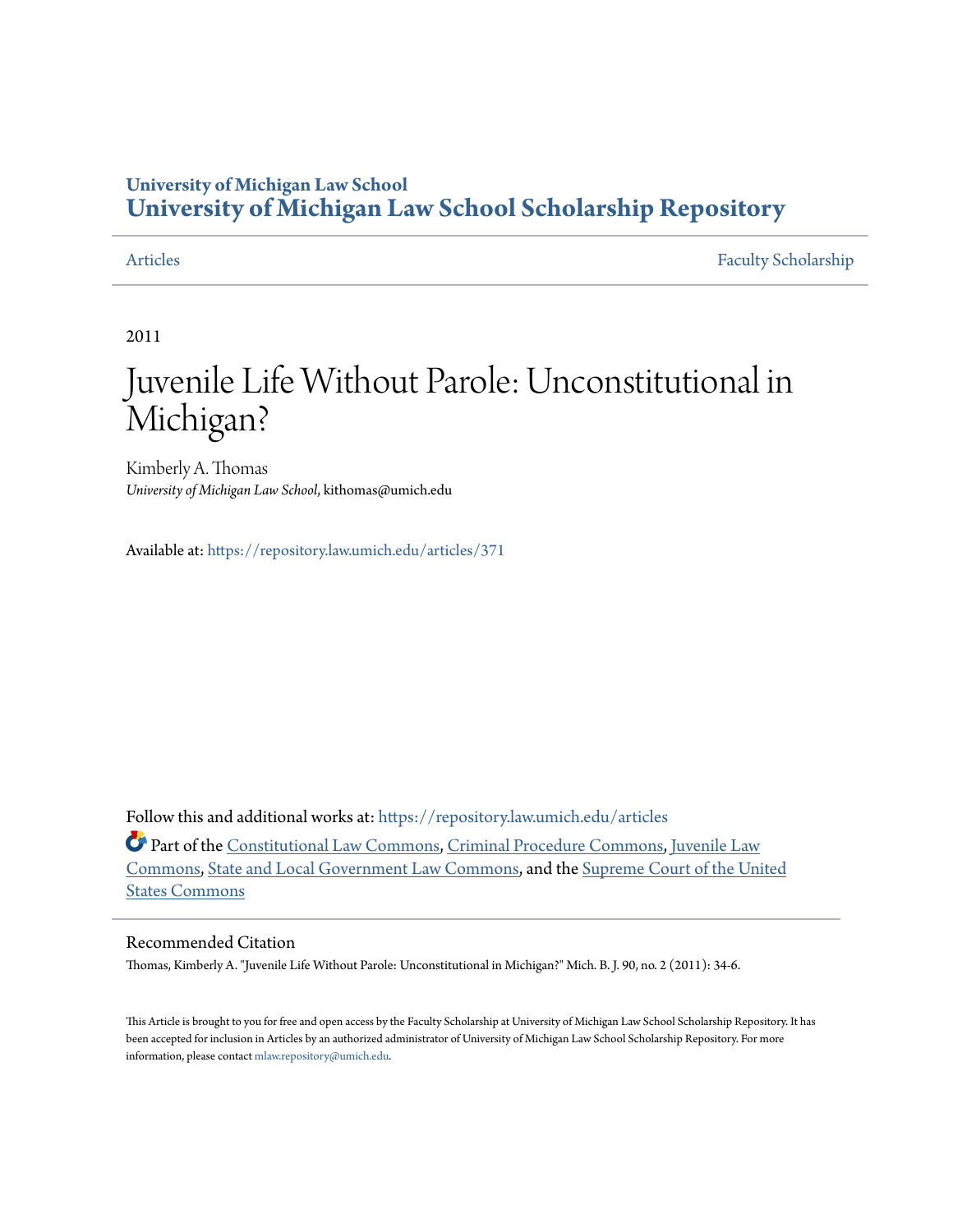# **Life Without Parole Juvenile**

**Unconstitutional in Michigan?**

By Kimberly Thomas

ast term, in *Graham v Florida*,<sup>1</sup> the United States Supreme<br>Court found unconstitutional the sentence of life without pa-<br>role for a juvenile who committed a non-homicide offense. ast term, in Graham v Florida,<sup>1</sup> the United States Supreme Court found unconstitutional the sentence of life without pa-This attention to the sentencing of juvenile offenders is a continuation of the Court's decision in *Roper v Simmons,*<sup>2</sup> in which the Court held that juvenile offenders could not constitutionally receive the death penalty.

This scrutiny should be a signal to Michigan to examine its own jurisprudence on juveniles receiving sentences of life without parole. Michigan has the second-highest number of persons serving sentences of life without parole for offenses committed when they were 17 years old or younger.<sup>3</sup> Michigan's constitution, article 1, §16, provides broader protection than the federal constitution under its analogous ban on "cruel *or* unusual punishment." Further, the confluence of several, separately passed, statutes means that, in many cases, juveniles sentenced to life without parole in Michigan will never have a judge assess anything about their individual culpability, maturity, or relative role in the offense.

#### *Graham v Florida*

In *Graham,* the Court held that the sentence of life without parole for a non-homicide offense committed by a juvenile violated the Eighth Amendment. Graham, the 16-year-old defendant, was convicted of armed burglary with assault or battery-a firstdegree life felony—and attempted armed robbery and placed on probation.4 Then, when he violated his probation by committing an armed robbery, he was given a sentence of life without parole.5 The Supreme Court determined that "objective indicia of society's standards as expressed in legislative enactments and sentencing practice," as well as the Court's independent judgment about the culpability of these juvenile offenders, the severity of the punishment, and the lack of penological justification, led to the conclusion that, as a categorical matter, persons who committed a non-homicide offense at age 17 or younger could not be con-

stitutionally sentenced to life without parole.<sup>6</sup> The Court's analysis of the culpability of juvenile offenders, in particular, relied heavily on *Roper v Simmons.*

#### *Roper v Simmons*

In *Roper,* the Court noted that "evolving standards of decency" showed a growing consensus in the states against imposition of the death penalty for crimes committed by minors.7 Additionally, the Court concluded that three significant differences between adults and those under 18 mean that juveniles "cannot with reliability be classified among the worst offenders."<sup>8</sup> First, juveniles lack maturity and have an underdeveloped sense of responsibility, which leads them to make hasty and poorly thought-out decisions.9 Juveniles are also "more vulnerable or susceptible to negative influences and outside pressures, including peer pressure," in part because of their lack of control over their environment.<sup>10</sup> Third, the character of juveniles is less fixed and not as well formed.11 Considering these differences, the *Roper* Court also concluded that the retributive and deterrent purposes of punishment are not well served by the death penalty for minors and that the sentence is disproportionate. The Court also took note of the isolation of the United States on the world stage as the only country that continued to give "official sanction" to the juvenile death penalty.<sup>12</sup>

#### The Michigan Constitution's Prohibition of Cruel or Unusual Punishment

Michigan's constitution prohibits "cruel *or* unusual" punishment,13 instead of the "cruel *and* unusual" punishment ban contained in the Eighth Amendment.<sup>14</sup> The Michigan Constitution provides broader protections against punishment than the Eighth Amendment because of the difference in the text of the provisions, the history of the Michigan Constitution, and the relevant caselaw in our state.15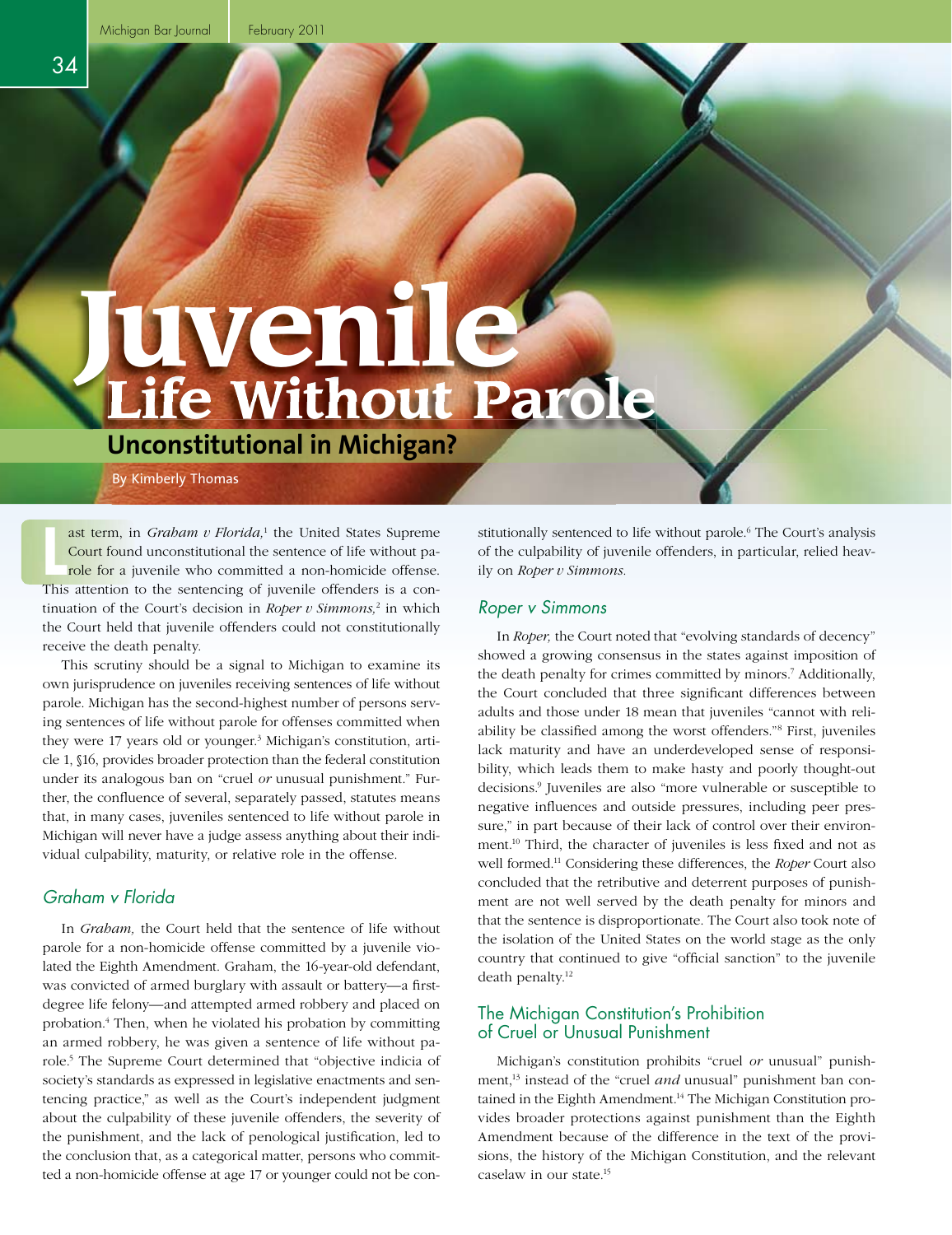#### FAST FACTS

Nationally, Michigan has the second-highest number of people serving life without parole for crimes committed when they were under age 18.

The United States Supreme Court's opinions in *Graham v Florida,* banning juvenile life without parole for non-homicide crimes, and in *Roper v Simmons,* banning the juvenile death penalty, have increased scrutiny of sentences of life without parole for juveniles.

Michigan's constitutional ban on cruel *or* unusual punishment is interpreted more broadly than the federal constitution.

When examining whether a sentence is cruel or unusual, a court must weigh the gravity of the offense against the severity of the penalty, taking into account relevant facts about the offender's culpability.<sup>16</sup> The court must also compare sentences imposed on other offenders in the same jurisdiction and sentences imposed for the same crime in other jurisdictions.17 Finally, the court must examine whether the punishment achieves its goal, with a particular focus on rehabilitation, a goal of punishment that is "rooted in Michigan's legal traditions."18

#### Life Without Parole for Juveniles

Given the United States Supreme Court's cases, the survival of sentences of life without parole (LWOP sentences) for juveniles in Michigan looks much less certain. First, examination of the gravity of the offense, including the offender's culpability, must now take into account *Graham*'s and *Roper*'s clear statements about the lesser culpability of juveniles, as compared to adults

who commit similar offenses.19 Other facts about offender culpability, either individually or as a group, may also shift this calculation.

Consideration of LWOP sentences within Michigan shows that juveniles who receive the sentence are being treated disproportionately. Life without parole is the most serious sentence that a Michigan offender can receive.<sup>20</sup> Less culpable adolescents are therefore being sentenced on par with adult criminals who behaved in a

manner that should be treated more severely.<sup>21</sup> Additionally, in Michigan, a large percentage of juveniles sentenced to life without parole committed felony-murder or were convicted under an aiding-and-abetting theory,<sup>22</sup> further widening the disparity. A comparison with other jurisdictions also shows that LWOP sentences are imposed at a higher rate on Michigan's juveniles.<sup>23</sup>

Finally, life without the possibility of parole for a juvenile completely eliminates any opportunity for rehabilitation.<sup>24</sup> This goal of punishment—rehabilitation—is crucially important when examining an extreme sentence given to children because "the character of a juvenile is not as well formed as that of an adult."25 A sentence of life without parole ignores the reality that most youth "age out" of criminal behavior.<sup>26</sup> Moreover, a total ban on parole does not advance other purposes of punishment more significantly than a lengthy, but parolable, sentence.<sup>27</sup>

#### Direct-File Cases: A "Perfect Storm" of Unconstitutional Dimensions

Particularly subject to attack are LWOP sentences that are automatically imposed on juveniles without the ability of a judge to ever consider the child's maturity or age, potential for rehabilitation, role in the offense, or other factors. Three separate statutes interact to create this (now possibly unconstitutional)<sup>28</sup> sentence. First, juveniles as young as 14 years old charged with first-degree murder and a number of other crimes can be automatically tried as adults in circuit court rather than adjudicated in the family division of circuit court.29 Second, in 1996, the legislature required that juveniles tried as adults in circuit court be sentenced the same as an adult for the most serious crimes, instead of allowing the judge to determine whether to sentence as an adult or a juvenile, as under prior law.<sup>30</sup> Finally, the sentence for first-degree murder (including felony-murder) is mandatory life without parole.31 This "perfect storm" of statutes results in many juveniles accused of serious crimes being tried as adults in circuit court and those charged with first-degree murder automatically receiving sentences of life without the possibility of parole. Therefore, the most sympathetic 15-year-old accomplice to a felony-murder and the most sociopathic adult serial killer will receive the same sentence, without any judicial ability to take stock of the difference between the two for sentencing purposes. This complete inability of a court to *consider* the gravity of the offense, including the culpability of the offender, results in disproportionately cruel LWOP sentences.

The lack of court discretion available in juvenile sentencing also renders the sentences imposed in Michigan truly unusual. A handful of states ban juvenile LWOP sentences, and the vast ma-

The most sympathetic 15-year-old accomplice to a felony-murder and the most sociopathic adult serial killer will receive the same sentence, without any judicial ability to take stock of the difference between the two for sentencing purposes.

> jority of states give judicial discretion with respect to transferring teens to adult court or in sentencing them in first-degree murder cases. Michigan is among a shrinking minority of states that allow LWOP sentences but have no judicial discretion in transfers to adult court or sentencing.<sup>32</sup> Further, two states' courts have recognized problems with juvenile LWOP sentences: in California and Illinois, courts have held that, in specific cases, it would violate their respective state constitutions to impose juvenile LWOP sentences.<sup>33</sup> The Illinois Supreme Court specifically highlighted the fact that the *mandatory* transfer and sentencing scheme would be responsible for imposing an unconstitutional punishment given the mitigating factors that should be considered in the case. $34$ Meanwhile, Colorado, which previously established prosecutorial